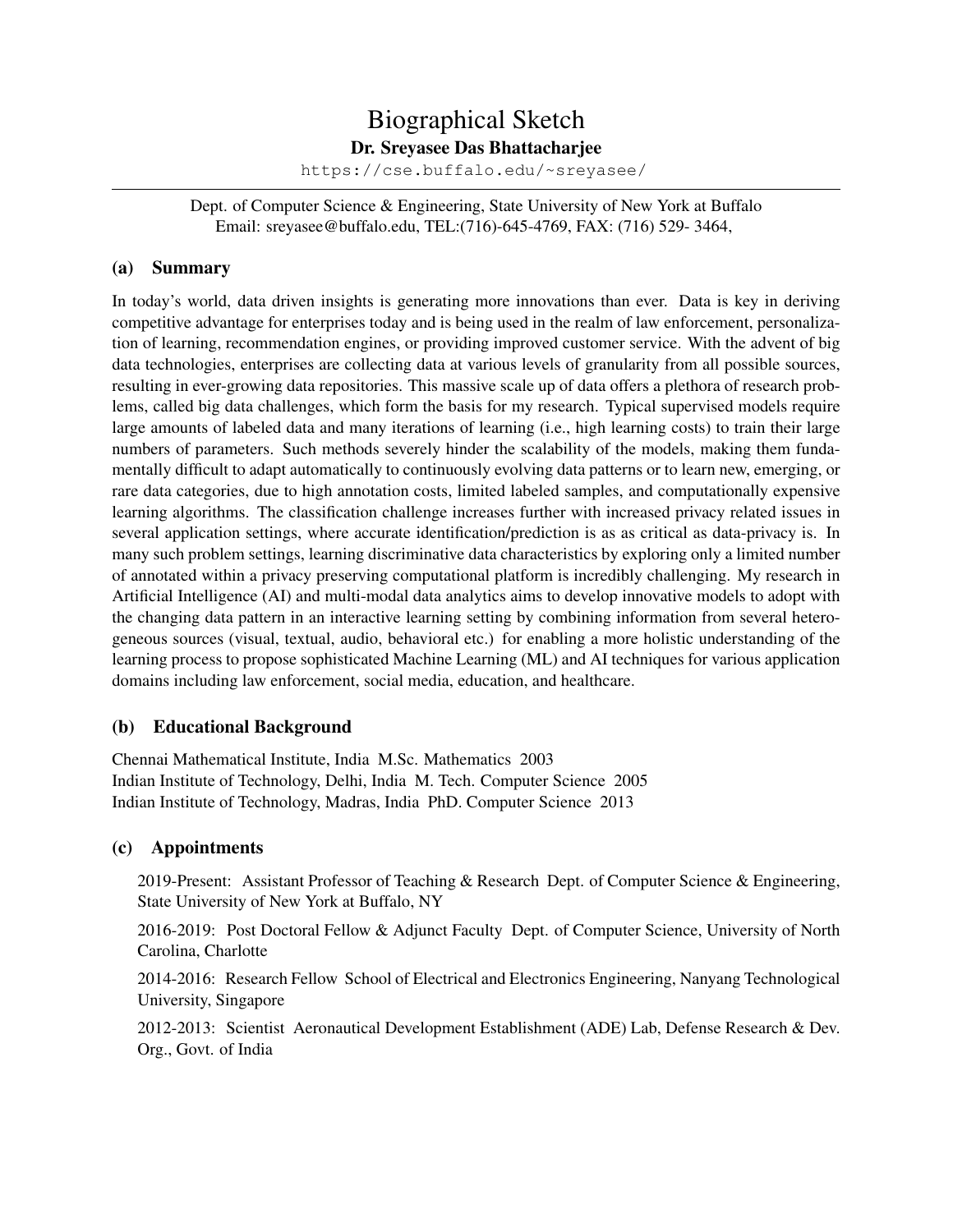## (d) Publications Under Review

- 1. Balaji Arumugam, Sreyasee D.B, Junsong Yuan, Attention-Aware Multi-modal Explainable Speaker Emotion Recognition in Video, *IEEE International Conference on Big Data*, 2021.
- 2. Sai Eshwar Myneni, Sreyasee D.B, Junsong Yuan, Multi-modal Self-Supervised Contrastive Learning for News Consistency Prediction, *IEEE International Conference on Big Data*, 2021.

# (e) Selected Publications

- 1. Sreyasee D.B, Junsong Yuan, Proactive Student Persistence Prediction in MOOCs via Multi-Domain Adversarial Learning, Accepted in *The Asian Conference on Pattern Recognition*, 2021.
- 2. Sreyasee D.B, Junsong Yuan, Multi-modal Co-training for Fake News Identification using Attentionaware Fusion, Accepted in *The Asian Conference on Pattern Recognition*, 2021.
- 3. Sreyasee D.B , Junsong Yuan, Semantic Enhanced Sketch Based Image Retrieval with Incomplete Multimodal Query, *IEEE Sixth International Conference on Multimedia Big Data (BigMM)* (Invited Paper), 2020.
- 4. Zhenhua Huang, Xun Wang, Liping Cai, Yong Tao, William J. Tolone, Mohammed El-Shambakey; Sreyasee D.B, Isaac Cho, Blast Risk Assessment of Wood Residential Buildings: West Fertilizer Plant Explosion Case, *Journal of Performance of Constructed Facilities*, Volume 34 (3), 2020, Pages 04020022.
- 5. Sreyasee D.B., William J. Tolone, Mohammed Elshambakey, Isaac Cho, Ashish Mahabal, George Djorgovski, View-Adaptive Weighted Deep Transfer Learning for Distributed Time-Series Classification, *COMPSAC: Data Driven Intelligence for a Smarter World*, 2019.
- 6. Sreyasee D.B, William J. Tolone, Ashish Mahabaly, Mohammed Elshambakey, Isaac Cho, Abdullah al-Raihan Nayeem, Junsong Yuan, George Djorgovski, Multi-View, Generative, Transfer Learning for Distributed Time Series Classification, *Big Data Transfer Learning (BDTL) Workshop, IEEE International Conference in BigData* (BestPaper), 2019.
- 7. Sreyasee D.B., William J. Tolone, Multimodal, Context-Aware, Feature Representation Learning for Classification and Localization, *IEEE International Conference in BigData*, 2019.
- 8. Sreyasee D.B, William J. Tolone, Ved Suhas Paranjpe; Identifying Malicious Social Media Contents using Multi-View Context-Aware Active Learning, *Future Generation Computer Systems-Special Issue on Cyber Threat Intelligence and Analytics*, Volume 100, 2019, Pages 365-379.
- 9. Omer T Karaguzel, Mohammed Elshambakey, Yimin Zhu, Tianzhen Hong, William J Tolone, Sreyasee D.B, Isaac Cho, Wenwen Dou, Haopeng Wang, Siliang Lu, Mohamed Khalefa, Yong Tao, Open Computing Infrastructure for Sharing Data Analytics to Support Building Energy Simulations, *Journal of Computing in Civil Engineering*, Volume 33 (6) 2019, Pages 04019037.
- 10. Sreyasee D.B., William J. Tolone, Mohammed Elshambakey, Isaac Cho, Ashish Mahabal, George Djorgovski, Context-Aware Deep Sequence Learning with Multi-View Factor Pooling for Time Series Classification, *IEEE Int. Conference in Big Data*, 2018 .
- 11. Sreyasee D.B, Junsong Yuan, Yicheng Huang, Jingjing Meng, Lingyu Duan, Query Adaptive Multi-View Object Instance Search and Localization using Sketches, *IEEE Tran. MultiMedia*, Volume 18 (4), 2018, Pages 726-737.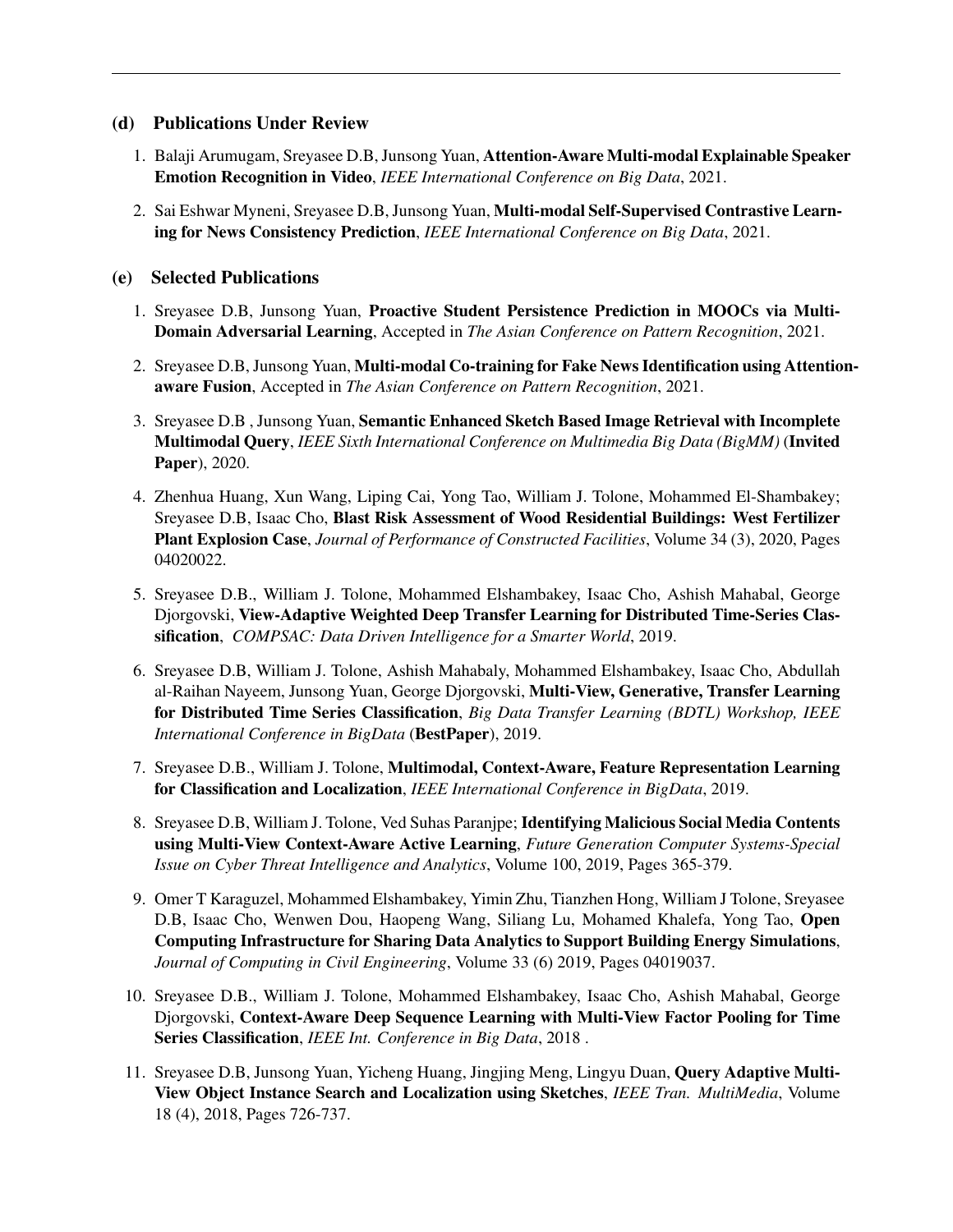- 12. Sreyasee D.B, Bala Venkatram Balantrapu, William J. Tolone, Ashit Talukder, Identifying Extremism in Social Media with Multi-view Context-Aware Subset Optimization, *International Workshop on Big Data Analytic for Cyber Crime Investigation and Prevention, IEEE International Conference in Big Data* (BestPaper), 2017.
- 13. Sreyasee D.B, Ashit Talukder, Bala Venkatram Balantrapu, Active Learning Based News Veracity Detection with Feature Weighting and Deep-Shallow Fusion, *IEEE International Conference on Big Data*, 2017.
- 14. Sreyasee D.B, Junsong Yuan, Zhang Jiaqi, Yap-Peng Tan, Context-Aware Graph-Based Analysis for Detecting Anomalous Activities, *IEEE International Conference on Multimedia and Expo (ICME)*, 2017.
- 15. Weixiang Hong, Junsong Yuan and Sreyasee D.B., Fried Binary Embedding for High Dimensional Visual Features, *IEEE Conference on Computer Vision and Pattern Recognition(CVPR)*, 2017.
- 16. Tan Yu, Yuwei Wu, Sreyasee D.B. and Junsong Yuan, Effiient Object Instance Search Using Fuzzy Object Matching, *AAAI Conference in Artificial Intelligence*, 2017.
- 17. Sreyasee D.B, Ashit Talukder, Ehab-E-Alshaer, Pratik Doshi, Prioritized Active Learning for Malicious URL Detection using Weighted Feature Updates, *IEEE International Conference in Intelligence and Security Informatics (ISI)*, 2017.
- 18. Sreyasee D.B, Ashit Talukder, Graph clustering for Weapon Discharge Event detection and Tracking in Infrared Imagery using Deep Features, (Invited Paper) *SPIE Conference in Pattern Recognition and Tracking*, 2017.
- 19. Sreyasee D.B, Junsong Yuan, Weixiang Hong, Xiang Ruan, Query adaptive instance search using sketches, *ACM Int. conference on MultiMedia*, 2016.
- 20. Sreyasee D.B., Junsong Yuan, Lingyu Duan, Yap-Peng Tan , Query Adaptive Small Object Search using Shape aware descripotors, IEEE Tran. MultiMedia, Volume 18 (4), 2016, Pages 726-737.
- 21. Sreyasee D.B., Junsong Yuan, Lingyu Duan, Yap-Peng Tan, Query Adaptive Logo Search using Shape aware descripotors, *ACM Int. conference on MultiMedia*, 2015.

#### (f) Synergistic Activities

1. Journal and Conference services: (i) Technical Program Committee, Thirty Fifth AAAI Conference on Arificial Intelligence, 2021 (ii) Reviewer Committee, ICAIS 2021, Track: 27-Evolutionary Computation for Machine Learning and Data Mining (iii) Reviewer Board Member, Sensors (2020- ) (iv) Reviewer in several international peer Reviewed journals including IEEE Trans. on Circuits and Systems for Video Technology, IEEE Trans. on Image Processing (T-IP), ACM Trans. on Multimedia Computing Communications and Applications (TOMM), IEEE Trans. on Multimedia (TMM), Computer Vision and Image Understanding (CVIU), EURASIP Journal on Applied Signal Processing (JASP) (v) Tech. Program Committee Member, 2nd International Workshop on Big Data Analytic for Cybercrime Investigation and Prevention, co-located with IEEE Big Data conference that will take place in Seattle, USA on 10-13 December, 2018 (vi) Tech. Program Committee Member, Multi-Sensor for Action and Gesture Recognition (MAGR), ACPR 2019 Workshop, Auckland, New Zealand (vii) Tech. Program Committee Member, The 1st International Workshop on Human-oriented Intelligent Defence Against Malware Threats (HIDAMT), 28th International Joint Conference on Artificial Intelligence (IJCAI) 2019